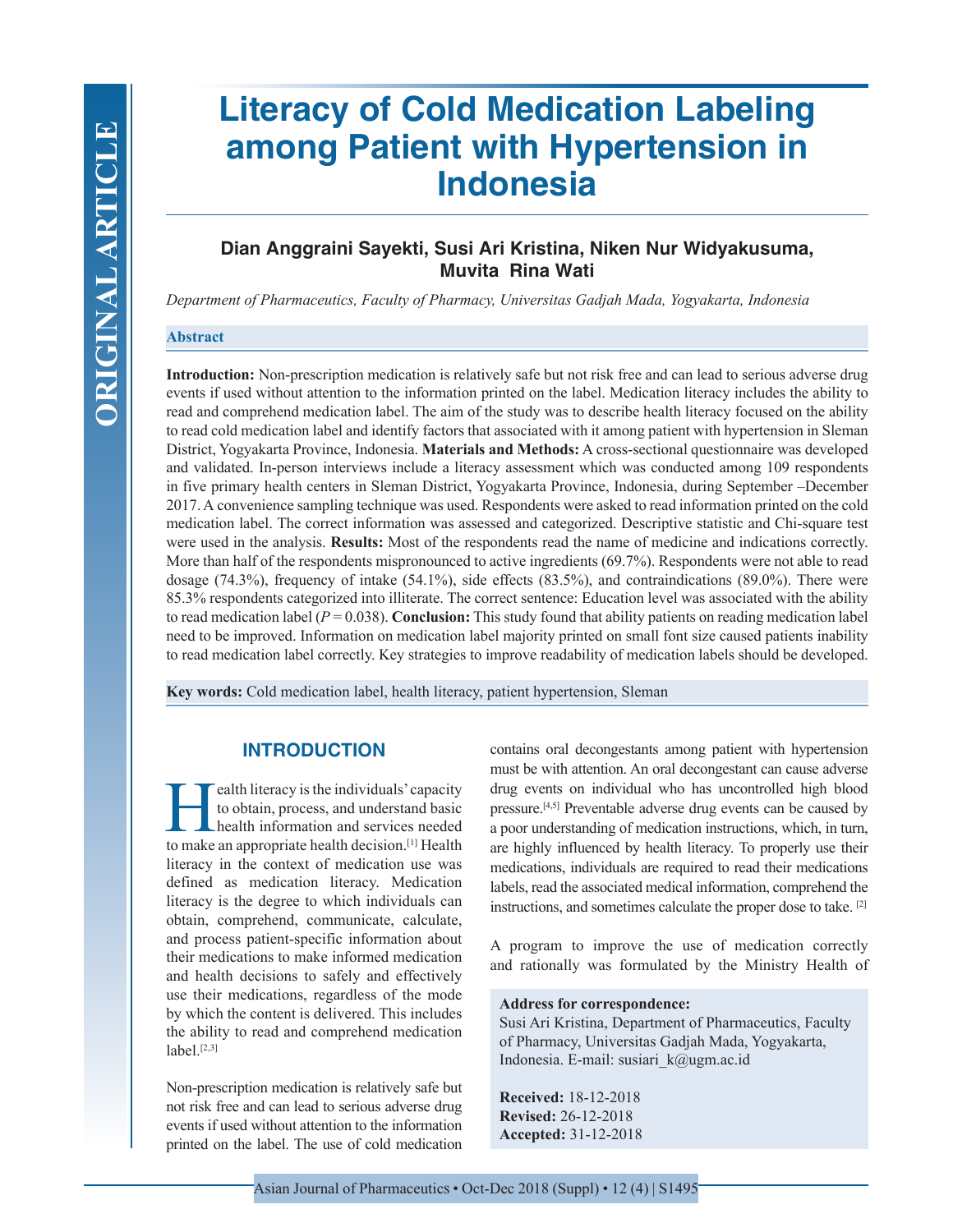Republic Indonesia in 2015. This program conducted based on the use of over-the-counter medicine without health professional supervision. Individuals are asked to read some of the information on medication label before they take a medicine. Individuals that unable to read were at risk for misunderstanding information on the medication label.[6] This study was aimed to describe health literacy focused on the ability to read common cold medication label and identify factors associated with it among patient with hypertension in Yogyakarta Province, Indonesia.

# **MATERIALS AND METHODS**

#### **Study design and population**

The research was a cross-sectional survey study. Respondents for the study were selected using convenience sampling technique at Sleman District, with a total population of 1 million people in 2018. Respondents were patient's hypertension age 18 years and above who attended one of the five outpatient primary health care centers at Tempel I, Ngaglik I, Mlati I, Sleman, and Berbah subdistricts, Sleman District, Yogyakarta Province, Indonesia, in September –December 2017. Hypertension respondents were determined based on the diagnosis of physician and treated with the antihypertensive agent. Respondents were excluded if they inability to do the communication with the interviewer during the study.

#### **Questionnaire**

The questionnaire contains characteristics of respondents, Rapid Estimate of Adult Literacy Medicine (REALM) instrument to assess health literacy, and the instrument to assess the ability to read medication label. REALM was adapted from a study developed by Davis et al.<sup>[7]</sup> and modified by the author to appropriate the purpose of the study. Meanwhile, the ability to read medication label was assessed by instrument adapted from a program that conducted by the Ministry Health of Republic Indonesia.<sup>[6]</sup> An instrument was a label of cold medicine Mixagrip Flu® (manufactured by PT. Dankos Farma) that used as a hypothetical scenario. The hypothetical scenario was used because there were many products of cold medicine in Indonesia. The product is the most frequently advertised products and probably familiar (in name and its potential use) to most of Indonesian. The validity of the instruments was confirmed by pharmacy and media experts. Cohen's Kappa was used to assess reliability. The result found that inter-rater reliability of the REALM modified instrument was 0.835 and the medication label instrument was 0.672.

#### **Data collection**

The researcher administered the structured interview that included characteristics of respondent (gender, age, education, occupation, income, distance between home and primary health care, health insurance, source to get medication information, duration of hypertension, and health literacy). To assess health literacy, respondents were asked to read eight medical terms printed on the REALM modified instrument. Meanwhile, to assess the ability to read medication label, respondent was asked to read the label of cold medicine Mixagrip Flu® containing seven types of information: Name of medicine, active ingredients, indications, dosage, frequency of intake, side effects, and contraindications. The researcher rated each response as correct, mispronounced, and not attempted. Bahasa Indonesia was used during the interview.

All data were scored. Each item of REALM modified and medication label was pronounced. The item which pronounced correctly was scored 1 point. The item which mispronounced and not attempted was scored 0 point. Respondents were regarded as mispronounced if incorrect or need a help to read. Respondents who could not read the item were regarded as not attempted. According to the scoring criteria, health literacy and the ability to read medication label were calculated. The total score of health literacy was calculated by adding the scores of the eight medical terms, and the ability to read medication label was calculated by adding the scores of the seven type information. REALM modified instrument scores were categorized into four grade levels: 3<sup>rd</sup> grade or less (score 0),  $4<sup>th</sup>-6<sup>th</sup>$  (score 1–3),  $7<sup>th</sup>-8<sup>th</sup>$  (score 4–6), and  $9<sup>th</sup>$  grade or higher (score 7–8). Medication label instrument scores were categorized into illiterate (score 0–3) and literate (score 4–7).

#### **Data analysis**

In this study, descriptive statistics (frequency, percentage, mean, and standard deviation [SD]) were used to report the characteristics of respondent and the ability to read medication label. Chi-square test was used to examine association between characteristics of respondent and the ability to read medication label. *P* < 0.05 was considered to be statistically significant. Age, education, occupation, duration of hypertension, and health literacy were recategorized to fit the analysis. The statistical analysis was performed using SPSS statistical software (SPSS for Windows, version 23, SPSS Inc., Chicago, IL, USA).

### **RESULTS**

A total of 109 respondents were included in this study. Table 1 outlines the sociodemographic and personal characteristic variables of the respondents. The majority of respondents were female (70.6%), aged 60–69 years old (33.9%), had graduated from senior high school (35.8%), not employed (47.7%), monthly income about  $\leq 1.000.000$  IDR (67.9%), distance between home and primary health care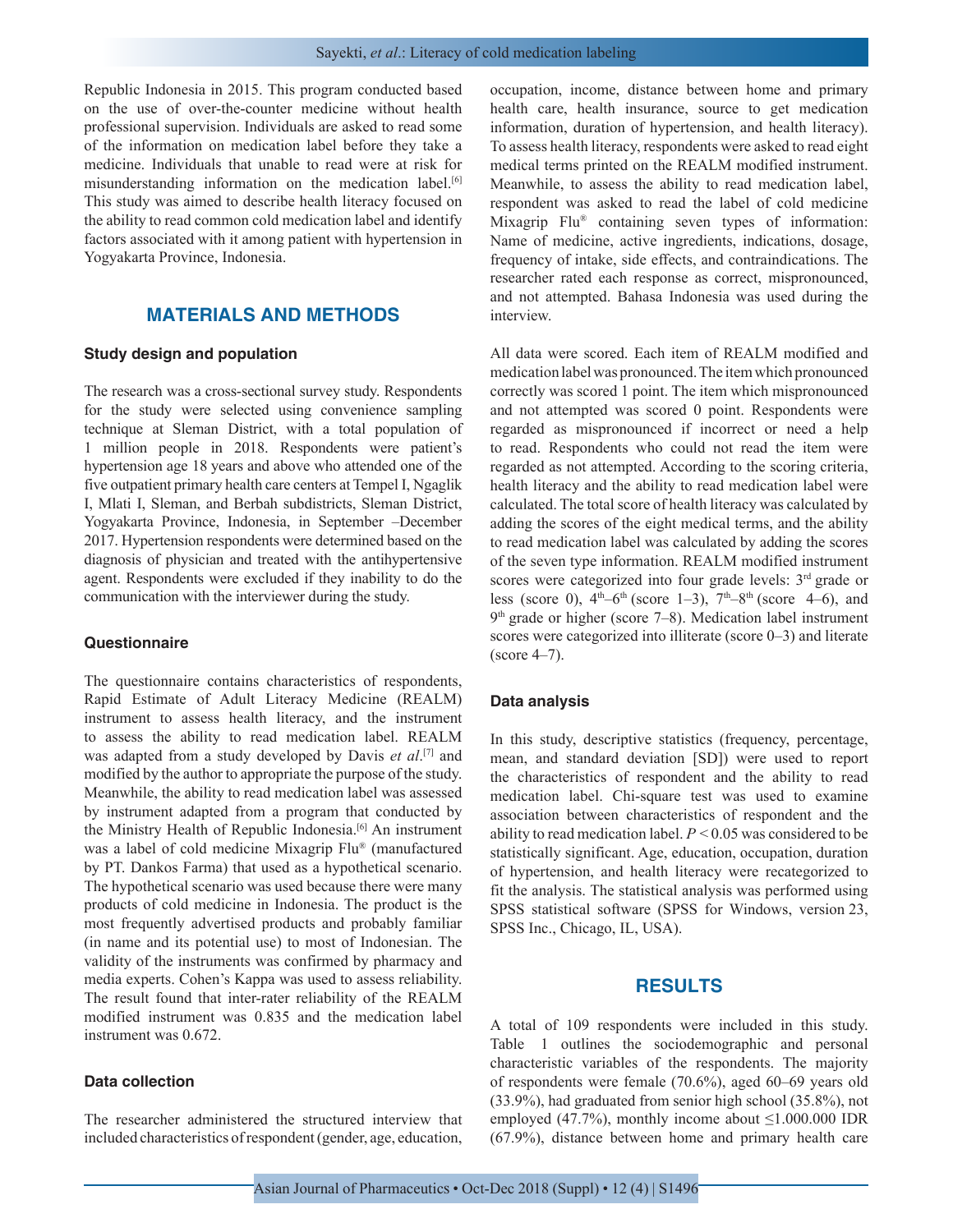| Table 1: Characteristics of respondent                |               |
|-------------------------------------------------------|---------------|
| <b>Characteristics</b>                                | $n=109$ %)    |
| Gender                                                |               |
| Male                                                  | 32 (29.4)     |
| Female                                                | 77 (70.6)     |
| Age (year), mean±SD                                   | 59.61±10.85   |
| $18 - 29$                                             | 1(0.9)        |
| $30 - 39$                                             | 4(3.7)        |
| 40–49                                                 | 11(10.1)      |
| $50 - 59$                                             | 35(32.1)      |
| 60-69                                                 | 37 (33.9)     |
| $\geq 70$                                             | 21 (19.3)     |
| Education                                             |               |
| No formal education                                   | 6(5.5)        |
| Primary school                                        | 34 (31.2)     |
| Junior high school                                    | 20 (18.3)     |
| Senior high school                                    | 39 (35.8)     |
| Higher education                                      | 10(9.2)       |
| Occupation                                            |               |
| Not employed                                          | 52 (47.7)     |
| Non-government employee                               | 41 (37.6)     |
| Government employee                                   | 16 (14.7)     |
| Income (IDR)                                          |               |
| ≤1.000.000                                            | 74 (67.9)     |
| >1.000.000                                            | 35(32.1)      |
| Distance between home and primary<br>health care (km) |               |
| $\leq$ 2                                              | 63 (57.8)     |
| >2                                                    | 46 (42.2)     |
| Health insurance                                      |               |
| Without insurance                                     | 11 (10.1)     |
| Insurance                                             | 98 (89.9)     |
| Source to get medication information                  |               |
| Health professionals                                  | 102 (93.6)    |
| Non-health professionals                              | 7(6.4)        |
| Duration of hypertension (year)                       |               |
| $0 - 5$                                               | 91 (83.5)     |
| $6 - 10$                                              | 12 (11.0)     |
| >10                                                   | 6(5.5)        |
| Health literacy, mean±SD                              | $7.3 + 1.76*$ |
| $\leq$ 3 <sup>th</sup> grade                          | 5(4.6)        |
| 7-8 <sup>th</sup> grade                               | 8(7.3)        |
| >9 <sup>th</sup> grade                                | 96 (88.1)     |

\*Health literacy scores range from 0 to 8, SD: Standard deviation

was  $\leq$ 2 km (57.8%), under the health insurance (89.9%), get medication information from health professionals (93.6%), had hypertension  $\leq$ 5 years (83.5%), and >9<sup>th</sup> grade level on health literacy (88.1%). The mean age of the respondents was 59.61 (SD 10.85).

The ability to read the medication label is shown in Table 2. Most of the respondents read the name of medicine and indications correctly. More than half of the respondents mispronounced to active ingredients (69.7%). Respondents were not able to read dosage (74.3%), frequency of intake (54.1%), side effects (83.5%), and contraindications (89.0%). The mean of ability to read medication label score was 2.35  $(SD = 1.45)$ . Majority of respondents were categorized into illiterate (85.3%). Only 14.7% of respondents were literate to medication label. Thus, the most correctly read information reported by the respondents was name of medicine (93.6%), indications (67.9%), frequency of intake (31.2%), dosage  $(14.7\%)$ , side effects  $(10.1\%)$ , active ingredients  $(9.2\%)$ , and contraindications (8.3%), respectively. Only two respondents were able to read all the seven types of information on the medication label.

In this study, education was the only factors that associated significantly with the ability to read the medication label  $(P = 0.038)$  as shown in Table 3. The group of illiterate was consisted of 91.7% of respondents who had not graduate from senior high school and 77.6% of respondents who had graduated from senior high school. Meanwhile, in the group of literate, the percentage of respondents who had graduated from senior high school (22.4%) was higher than the other  $(8.3\%)$ .

#### **DISCUSSION**

To the best of our knowledge, this is the first study about health literacy, especially, focused on the ability of patient hypertension to read cold medicines label in Yogyakarta Province, Indonesia. Health literacy plays a major role in reading the names, dosages, indications, and potential side effects of medication.[8] The proper reading on medication label is an important part of to prevent adverse drug events and medication error. The study about medication labeling among Malaysian was conducted, and the study showed that the most frequent information reported by the respondent was dosage, method of administration, frequency of intake, the purpose, name of medicine, expiry date, storage condition, and registration number.[9]

Respondents claimed that the name of medicine and indications were easy to read because this medicine was familiar among of them. The other types of information were difficult to read because most of them printed on small font size. This finding might be caused by the information on cold medicines label printed on different font size. The font sizes of name, active ingredients, and ingredients were larger than dosage, frequency of intake, side effects, and contraindications. This study found that the majority of respondents were elderly and categorized into illiterate. Elderly respondents showed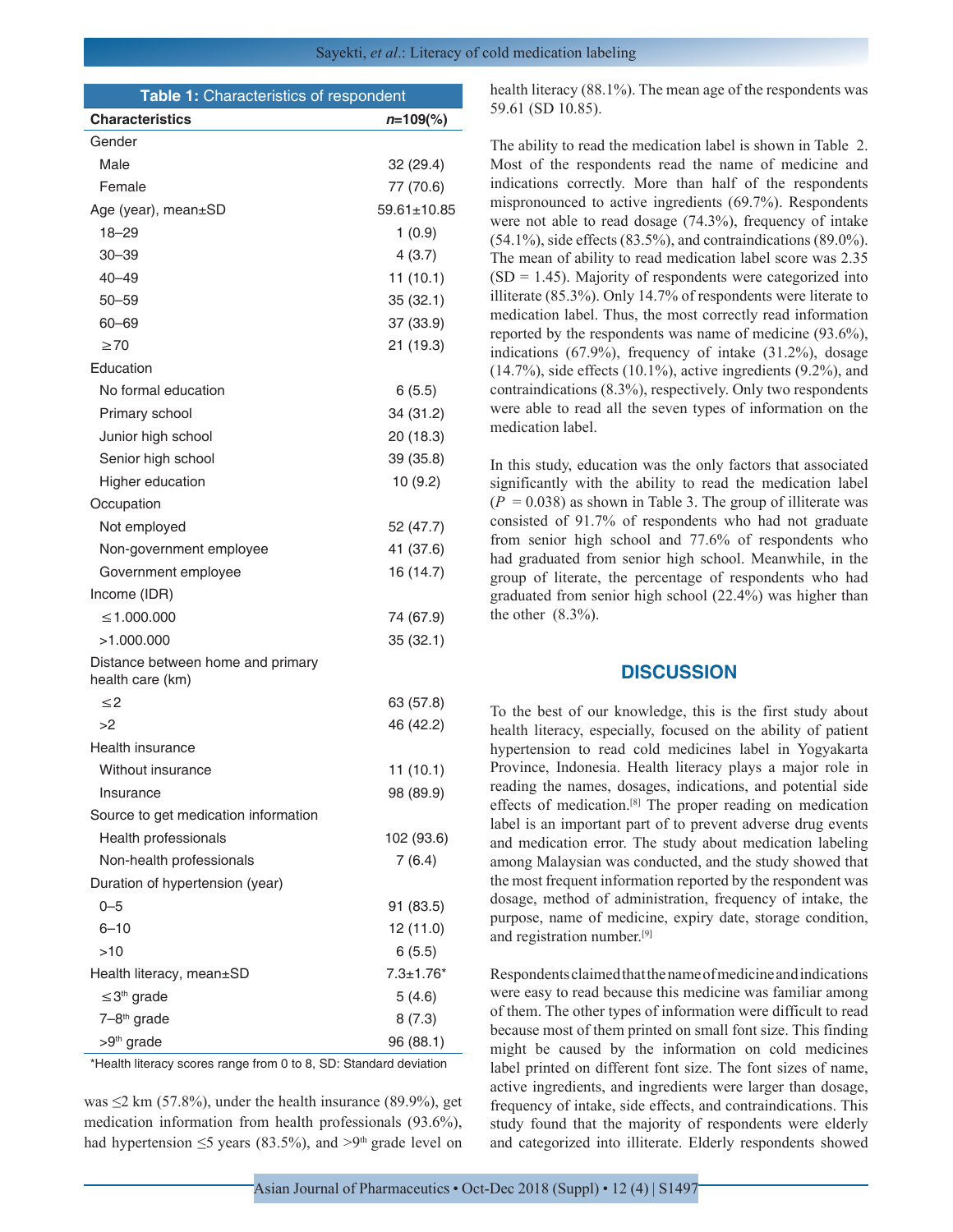|             |  |  |  | <b>Table 2:</b> The ability to read medication label among |  |  |
|-------------|--|--|--|------------------------------------------------------------|--|--|
| respondents |  |  |  |                                                            |  |  |

| <b>Type of information</b>                | $n=109$ (%)       |
|-------------------------------------------|-------------------|
| Name of medicine                          |                   |
| Correct                                   | 102 (93.6)        |
| Mispronounced                             | 1(0.9)            |
| Not attempted                             | 6(5.5)            |
| Active ingredients                        |                   |
| Correct                                   | 10 (9.2)          |
| Mispronounced                             | 76 (69.7)         |
| Not attempted                             | 23 (21.1)         |
| Indications                               |                   |
| Correct                                   | 74 (67.9)         |
| Mispronounced                             | 9(8.3)            |
| Not attempted                             | 26 (23.9)         |
| Dosage                                    |                   |
| Correct                                   | 16 (14.7)         |
| Mispronounced                             | 12 (11.0)         |
| Not attempted                             | 81 (74.3)         |
| Frequency of intake                       |                   |
| Correct                                   | 34 (31.2)         |
| Mispronounced                             | 16 (14.7)         |
| Not attempted                             | 59 (54.1)         |
| Side effects                              |                   |
| Correct                                   | 11(10.1)          |
| Mispronounced                             | 7(6.4)            |
| Not attempted                             | 91 (83.5)         |
| Contraindications                         |                   |
| Correct                                   | 9(8.3)            |
| Mispronounced                             | 3(2.8)            |
| Not attempted                             | 97 (89.0)         |
| Ability to read medication label, mean±SD | $2.35 \pm 1.45$ * |
| <b>Illiterate</b>                         | 93 (85.3)         |
| Literate                                  | 16 (14.7)         |

\*Ability to read medication label score range from 0 to 7,

SD: Standard deviation

lower prevalence in reading medication label due to decrease visual capabilities and impaired cognition.<sup>[10,11]</sup> This study found that the ability to read medication label corroborated with familiarity, experience, health knowledge, and visual capabilities. Multiple reasons associated with low health literacy were limited background of health knowledge and health professional's facile use of the medical term.<sup>[12]</sup>

Cold medicines could affect uncontrolled blood pressure among patient with hypertension.[5] Patients who had illiterate provide several consequences including poorer health status, lack of knowledge about medical conditions, decreased comprehension of medical information, poorer self-reported health, increased hospitalizations, and increased health-care costs.<sup>[13]</sup>

Education was the only factor that associated with the ability to read medication label. This study corroborated that respondents with higher education reported higher prevalence in reading medication label. Misunderstanding of label instruction was significantly associated with education level.[9,14] Education affects individual ability on reading, listening, and understanding health information.[1]

We are aware of the limitations of the present study. First, the standard instrument, especially, to assess the ability to read medication label has not yet developed in Indonesia. This study showed that most respondents were high literacy but illiterate because both of instruments printed in different font sizes. REALM modified instrument was printed on 72 point size. Meanwhile, the medication label instrument was the original label from its pharmaceutical industry. The font size of this instrument was unknown but smaller than REALM modified. The difference between real size versus created instrument causes the REALM Modified as created instrument was more easier to read. Second, it was performed in a single setting, only one medicine was used in the hypothetical scenario, and therefore, the sample may not be representative of all Indonesian population. This may have given rise to bias.

The finding of the study showed an angle of health disparities among patient hypertension in Indonesia. Majority of respondents were unable to read medication label. The ability to read medication label was associated with education level. Therefore, efforts should be made toward improving literacy to read medication label. Continuous awareness, education campaign, and strategy toward understanding medication label need to be carried out. The program of the Ministry Health of Republic Indonesia called Gerakan Masyarakat Cerdas Menggunakan Obat (campaign to use medicine correctly and rationally by reading medication label first) should be encouraged. Future research, the readability of over-the-counter label should be interest because these substances may improve consumers' ability to reading and understanding medication use.

# **ACKNOWLEDGMENT**

We thank all respondents who participated in this study, all pharmacists in the primary health care, and Anasthasia Rohtua, Isni Wulandari, Riana Novitasari, and Levina who helped in the collection of data.

## **COMPETING INTEREST**

The author(s) declare that they have no competing interest.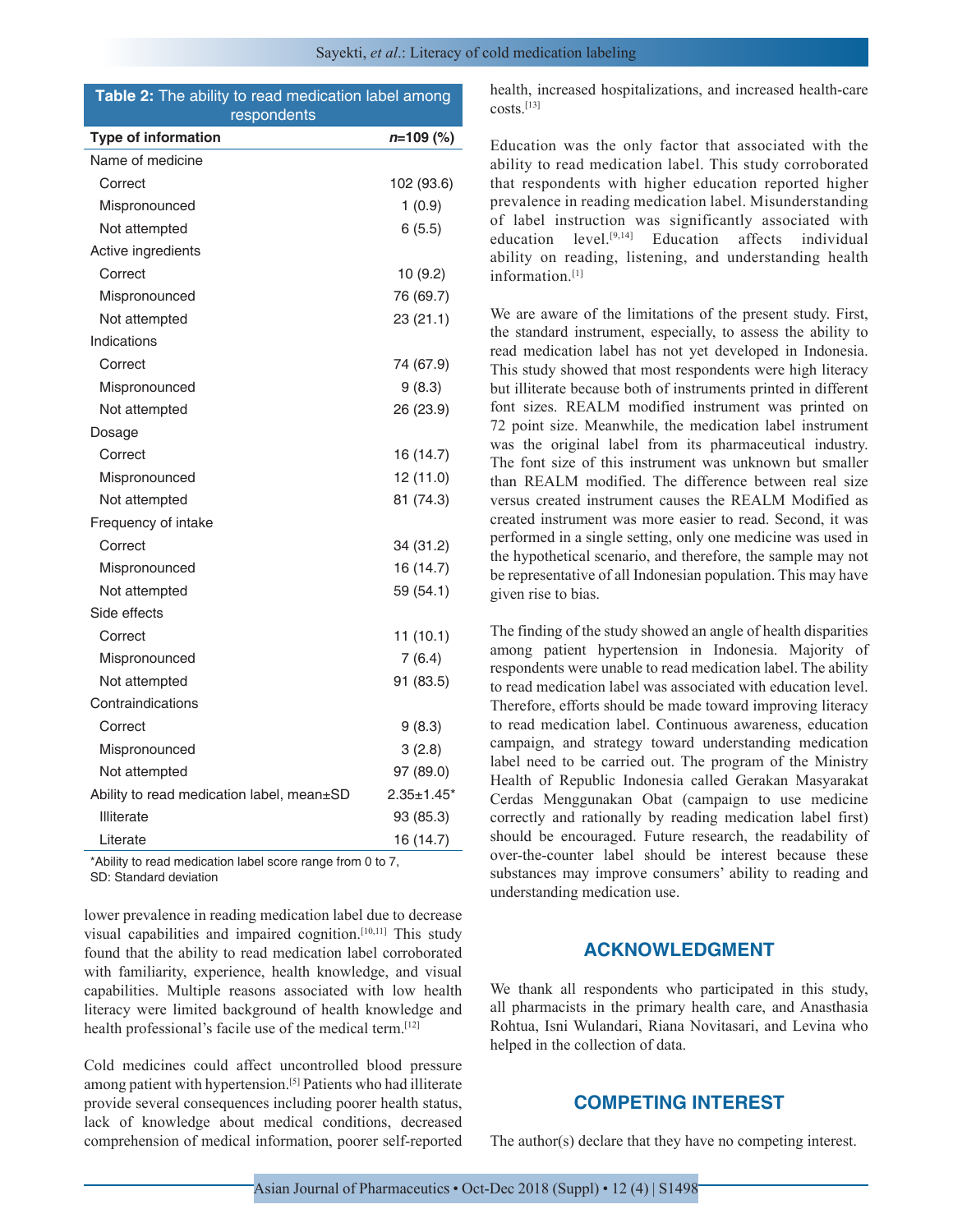| Table 3: Association between characteristics of respondent and the ability to read medication label |                                             |                             |          |
|-----------------------------------------------------------------------------------------------------|---------------------------------------------|-----------------------------|----------|
| <b>Characteristics</b>                                                                              | Ability to read medication label<br>P-value |                             |          |
|                                                                                                     | Illiterate $n$ <sup>(%)</sup>               | Literate $n$ <sup>(%)</sup> |          |
| Gender                                                                                              |                                             |                             |          |
| Male                                                                                                | 25(78.1)                                    | 7(21.9)                     | 0.234    |
| Female                                                                                              | 68 (88.3)                                   | 9(11.7)                     |          |
| Age (year)                                                                                          |                                             |                             |          |
| <60                                                                                                 | 44 (86.3)                                   | 7(13.7)                     | 0.792    |
| $\geq 60$                                                                                           | 49 (84.5)                                   | 9(15.5)                     |          |
| Education                                                                                           |                                             |                             |          |
| < Senior high school                                                                                | 55 (91.7)                                   | 5(8.3)                      | $0.038*$ |
| $\geq$ Senior high school                                                                           | 38 (77.6)                                   | 11(22.4)                    |          |
| Occupation                                                                                          |                                             |                             |          |
| Not employed                                                                                        | 42 (80.8)                                   | 10 (19.2)                   | 0.200    |
| Employed                                                                                            | 51 (89.5)                                   | 6(10.5)                     |          |
| Income (IDR)                                                                                        |                                             |                             |          |
| $\leq 1.000.000$                                                                                    | 66 (89.2)                                   | 8(10.8)                     | 0.097    |
| >1.000.000                                                                                          | 27(77.1)                                    | 8(22.9)                     |          |
| Distance between home and primary health care (km)                                                  |                                             |                             |          |
| $\leq$ 2                                                                                            | 56 (88.9)                                   | 7(11.1)                     | 0.218    |
| >2                                                                                                  | 37 (80.4)                                   | 9(19.6)                     |          |
| Health insurance                                                                                    |                                             |                             |          |
| Without insurance                                                                                   | 7(83.6)                                     | 4(36.4)                     | 0.055    |
| Insurance                                                                                           | 86 (87.8)                                   | 12 (12.2)                   |          |
| Source to get medication information                                                                |                                             |                             |          |
| Health professionals                                                                                | 87 (85.3)                                   | 15(14.7)                    | 1.000    |
| Non-health professionals                                                                            | 6(85.7)                                     | 1(14.3)                     |          |
| Duration of hypertension (year)                                                                     |                                             |                             |          |
| $\leq 5$                                                                                            | 78 (85.7)                                   | 13 (14.3)                   | 0.726    |
| >5                                                                                                  | 15 (83.3)                                   | 3(16.7)                     |          |
| Health literacy                                                                                     |                                             |                             |          |
| Low                                                                                                 | 5(100)                                      | 0                           | 1.000    |
| High                                                                                                | 88 (84.6)                                   | 16 (15.4)                   |          |

\*significant at *P<*0.05

# **REFERENCES**

- 1. Institute of Medicine. Health Literacy: A Prescription to End Confusion. Washington, DC: National Academic Press; 2003.
- 2. Pouliot A, Vaillancourt R, Stacey D, Suter P. Defining and identifying concepts of medication literacy: An international perspective. Res Social Adm Pharm 2018;14:797-804.
- 3. Nabors LA, Lehmkuhl HD, Parkins IS, Drury AM. Reading about over-the-counter medications. Issues Compr Pediatr Nurs 2004;27:297-305.
- 4. Biaggioni I, Robertson D. Adrenoceptor agonists & sympathomimetic drugs. Basic and Clinical Pharmacology. Ch. 9. New York: McGraw-Hill; 2012.
- 5. Bell K, Twiggs J, Olin BR, Date IR. Hypertension: The Silent Killer: Updated JNC-8 Guideline Recommendations. Montgomery, AL, USA: Alabama Pharmacy Association; 2015. p. 1-8.
- 6. Ministry Health of Republic Indonesia. Gerakan Masyarakat Cerdas Menggunakan Obat. Jakarta, Indonesia: Ministry Health of Republic Indonesia; 2016. Available from: http://www.depkes.go.id/pdf. php?id=16111500002. [Last accessed on 2016 May 20].
- 7. Davis TC, Wolf MS, Arnold CL, Byrd RS, Long SW, Springer T, *et al.* Development and validation of the rapid estimate of adolescent literacy in medicine (REALMteen): A tool to screen adolescents for below-grade reading in health care settings. Pediatrics 2006;118:e1707-14.
- 8. Marks JR, Schectman JM, Groninger H, Plews-Ogan ML.